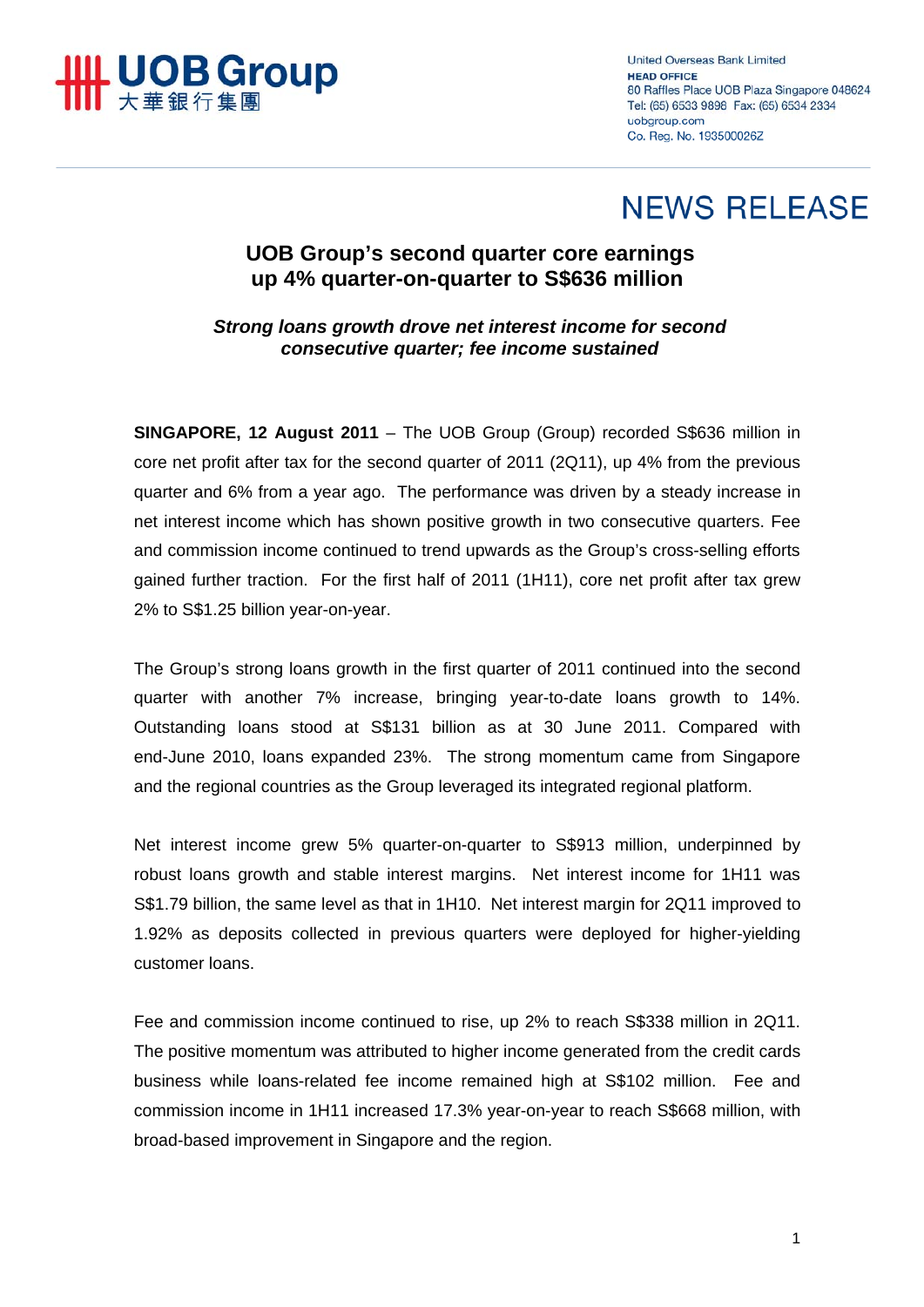Expenses were kept under control with the cost-to-income ratio at 42.6% in 2Q11 as the Group continued to pace investments to support business expansion. Quarter-on-quarter, expenses increased 5% to S\$612 million. Staff costs rose in line with investment in people and higher headcount to drive growth opportunities in tight labour markets. Other expenses also increased as a result of the Group's revenue-generating activities in buoyant Asian economies.

Benign asset quality saw further improvement in credit costs. Total impairment charges declined further from the previous quarter to S\$96 million, bringing it to \$198 million in 1H11. Total credit costs remained at 30 basis points in 2Q11. Individual impairment charges for 2Q11 were lower at 7 basis points compared with 1Q11. The non-performing loans (NPL) ratio improved further to 1.5% from end-March 2011 as NPL fell 4% to S\$1.93 billion.

The Group's funding capabilities remain strong, with deposit-gathering through its regional branch franchise supporting business growth. Customer deposits rose S\$1.78 billion for the quarter to reach S\$148 billion as the regional countries garnered more fixed deposits while Singapore had higher savings deposits.

The loans-to-deposits ratio increased to 86.6% as at end-June 2011 from 82.1% in March 2011 as the growth in deposits was outpaced by overall loans growth. The Group further diversified its funding base by tapping the capital markets through various commercial paper issuances in the US and an inaugural Australian-dollar senior debt issuance, raising more than S\$1 billion of long-term and short-term funding.

The Group continued to maintain a strong capital position with core Tier 1, Tier 1 and total capital adequacy ratios at 12.6%, 14.5% and 19.2% respectively as at 30 June 2011. These ratios were well above the current as well as newly announced regulatory requirements.

The Board has declared an interim cash dividend of 20 cents per ordinary share.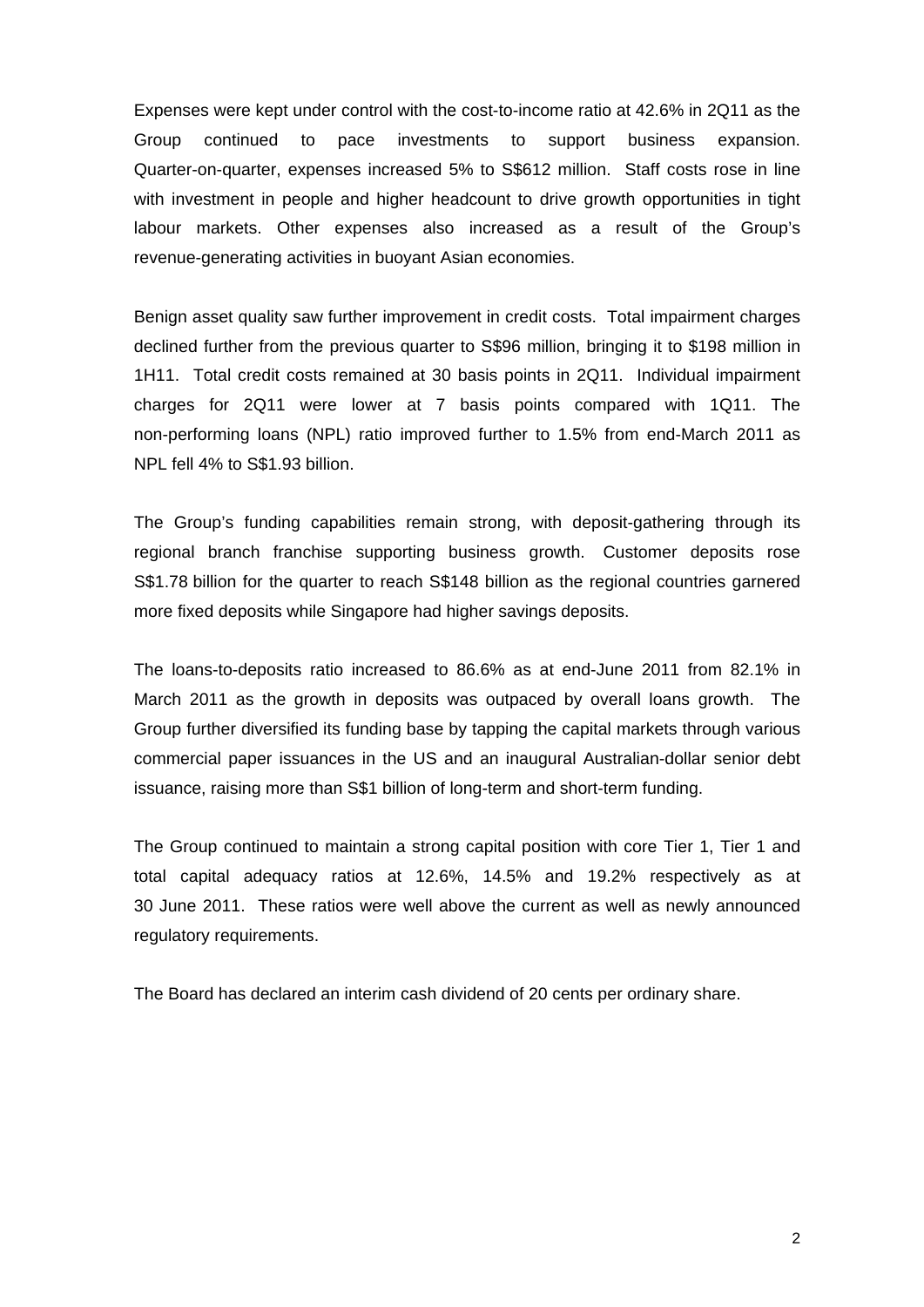## **CEO's Statement**

Mr Wee Ee Cheong, the UOB Group's Deputy Chairman and Chief Executive Officer, said: "We are encouraged by the robust performance in our core businesses. Both net interest income and fee income continued their growth momentum, with the loans volume in Singapore and the region registering strong increases. We are confident that our healthy loans pipeline, coupled with fee-enhancing capabilities, will help drive our core revenue streams.

On the macro front, we expect global uncertainties and volatility to persist from ongoing events in the West, including the recent US credit downgrade. The impact on Asia will likely be via a sharp pull-back in global liquidity and credit. We are monitoring the situation closely. The balance sheets of Asian corporates and individuals remain sound, so Asia should stay on course, although the pace of growth will moderate.

Our approach remains unchanged. We continue to be disciplined in balancing growth with stability to ensure sustainable returns. Our investment in building an integrated regional platform is also yielding results, with greater operational efficiency, more cross-border business flows and deeper customer relationships."

- ends -

## **About United Overseas Bank**

United Overseas Bank Limited (UOB) is a leading bank in Asia. It provides a wide range of financial services through its global network of more than 500 offices in 19 countries and territories in Asia Pacific, Western Europe and North America, including banking subsidiaries in Singapore, Malaysia, Indonesia, Thailand and mainland China.

In Singapore, UOB is a market leader in the credit and debit cards business, and the private residential home loans business. It is also a key player in loans to small and medium enterprises. Its fund management arm, UOB Asset Management, is one of Singapore's most awarded fund managers.

UOB is rated among the world's top banks by Moody's Investors Service, receiving B for financial strength, and Aa1 and Prime-1 for long-term and short-term bank deposits respectively.